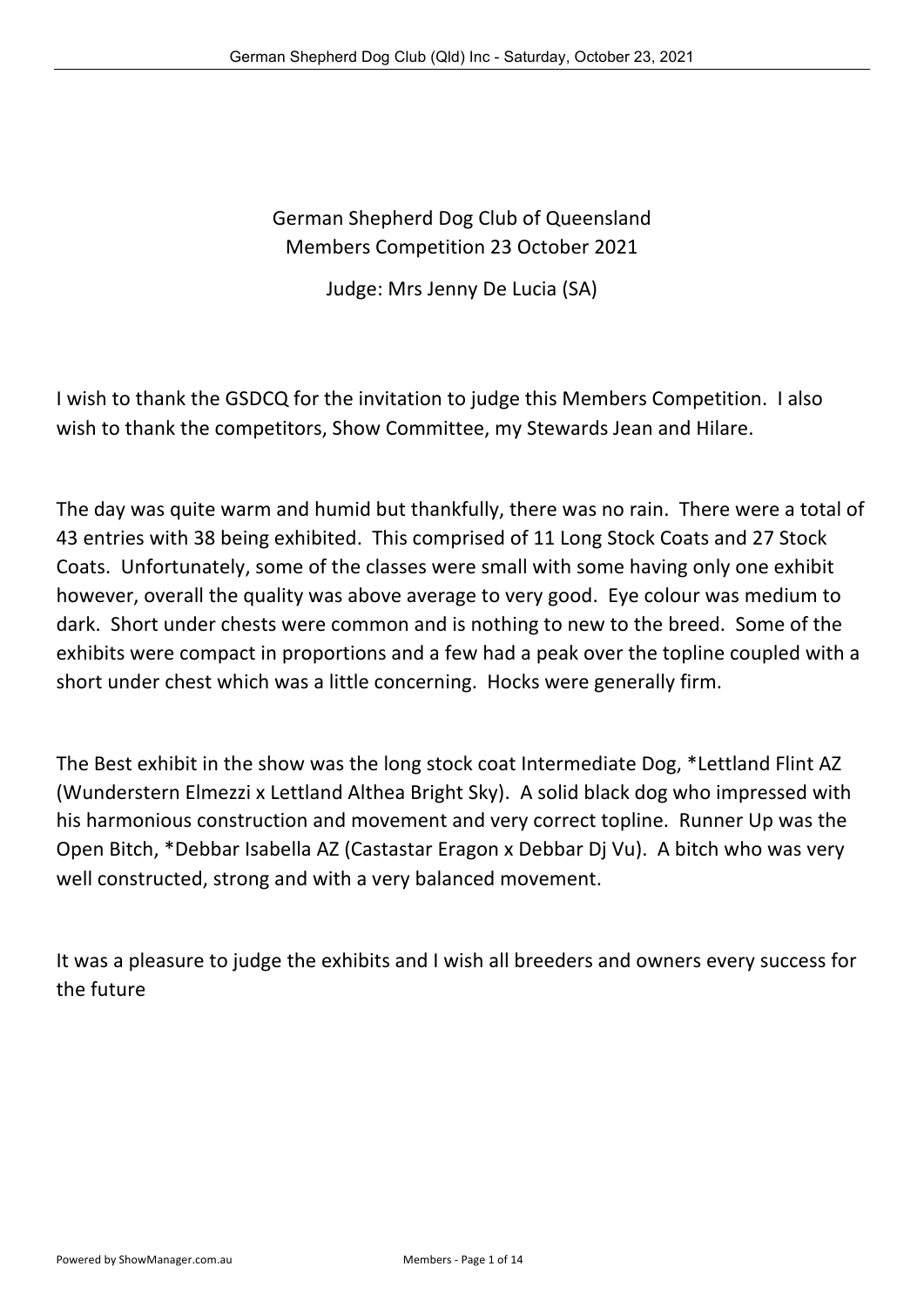## **German Shepherd Dog**

| Class 1a |                                             | <b>Baby Puppy Bitch LSC</b>                                                                                                                                                                                                                                                                                                                                                                                                                                                                                                                                                                                                                              |            |  |
|----------|---------------------------------------------|----------------------------------------------------------------------------------------------------------------------------------------------------------------------------------------------------------------------------------------------------------------------------------------------------------------------------------------------------------------------------------------------------------------------------------------------------------------------------------------------------------------------------------------------------------------------------------------------------------------------------------------------------------|------------|--|
|          | <b>CATHERINE WALKER</b>                     | <b>TOLLERHUND MOLLY WEASLEY</b><br>21 Jun 2021<br>Bred By: L. PRETTY<br>Eroica Ice Ice Baby x Grundelhardt Per Sempre                                                                                                                                                                                                                                                                                                                                                                                                                                                                                                                                    | 3100433173 |  |
| 1st      | 1 VP                                        |                                                                                                                                                                                                                                                                                                                                                                                                                                                                                                                                                                                                                                                          |            |  |
|          | Class 2a                                    | <b>Minor Puppy Bitch LSC</b>                                                                                                                                                                                                                                                                                                                                                                                                                                                                                                                                                                                                                             |            |  |
| 2        | Ms. M Wetzlar                               | <b>GEWALT CASINO ROYALE</b><br>07 Feb 2021<br>Bred By: Gewalt Kennels<br>Xander Vom Grabfeldgau (Imp Deu) x Gewalt Gambols Gretel                                                                                                                                                                                                                                                                                                                                                                                                                                                                                                                        | 5100123512 |  |
|          |                                             | Medium sized, medium strong LSC bitch of very good type. Ears are a little<br>close set, good length of neck, high wither, straight back, the croup is<br>slightly short and slightly steep. Stands correct in front with good forechest<br>development, the underchest could be slightly longer. She has a good<br>forequarter angulation where the upper arm could be longer and better<br>angled, very good hindquarter angulation. Steps correct coming and slightly<br>narrow going. During movement, shows a good ground covering gait,<br>where the forehand reach should be freer and the hindquarter drive could<br>be a little more effective. |            |  |
| 3        | <b>Wendy Cropper &amp; Chiquita Beckett</b> | <b>WILDHERTZ STALKING WOLF</b><br>20 Mar 2021<br>Bred By: Chiquita Beckett<br>Wildhertz Poetry In Motion x Gewalt Shelby Cobra                                                                                                                                                                                                                                                                                                                                                                                                                                                                                                                           | 5100124293 |  |
|          |                                             | Medium sized, medium strong LSC bitch of very good type. Ears are a little<br>close set, good length of neck, high wither, straight firm back, the croup is<br>of good lay but could be slightly longer. Stands correct in front with good<br>forechest development, the underchest could be a little longer. Good<br>forequarter angulation where the upper arm is a little steep, very good<br>hindquarter angulation. Steps correct coming, slightly wide going. During<br>movement she shows a good ground covering gait, with very good<br>hindquarter drive, where the forehand reach cold be slightly freer                                       |            |  |
| 1st      | 2 VP<br>3 VP<br>2nd                         |                                                                                                                                                                                                                                                                                                                                                                                                                                                                                                                                                                                                                                                          |            |  |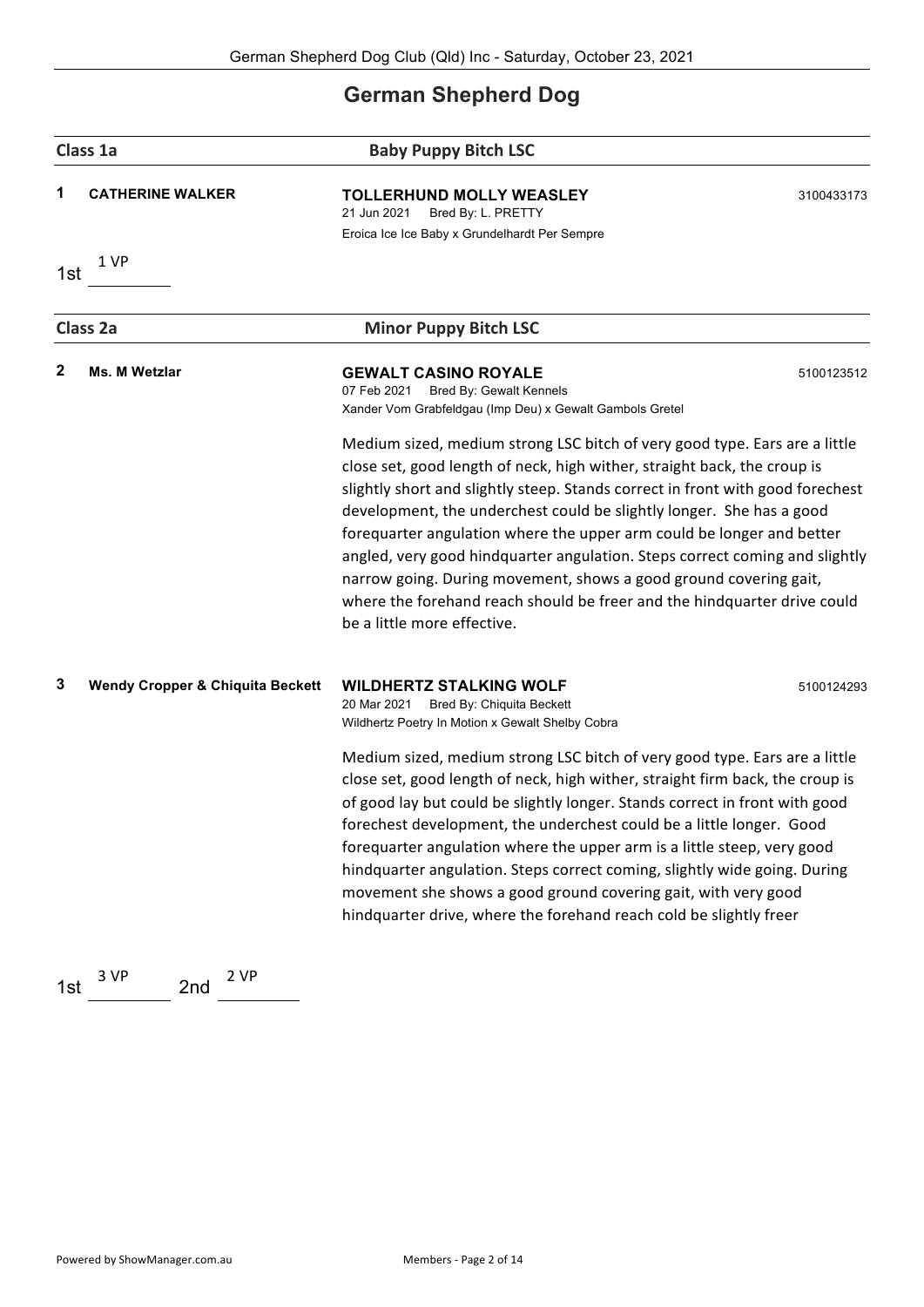|     | Class 4a                  | <b>Junior Bitch LSC</b>                                                                                                                                                                                                                                                                                                                                                                                                                                                                                                                                                                                                                                |            |
|-----|---------------------------|--------------------------------------------------------------------------------------------------------------------------------------------------------------------------------------------------------------------------------------------------------------------------------------------------------------------------------------------------------------------------------------------------------------------------------------------------------------------------------------------------------------------------------------------------------------------------------------------------------------------------------------------------------|------------|
| 4   | Mr G & K Williams         | <b>KAYGARR ESTHER</b><br>25 Jul 2020<br>Bred By: Mrs K & Mr G Williams<br>Eroica Ice Ice Baby x Eroica Just Want To Have Fun                                                                                                                                                                                                                                                                                                                                                                                                                                                                                                                           | 4100339708 |
|     |                           | Height 62cm Depth 29cm                                                                                                                                                                                                                                                                                                                                                                                                                                                                                                                                                                                                                                 |            |
|     |                           | Oversized, feminine, long stock coat bitch of very good type. Feminine,<br>expressive head where the ears are set a little close. Very good length of<br>neck, high wither, firm back, croup is of good length but a little steep.<br>Stands correct in front with good forechest development, good length of<br>underchest. Good forequarter angulation where the upper arm is a little<br>steep, very good hindquarter angulation. Steps correct coming, little<br>narrow going. During movement shows very balanced movement, with<br>very good hindquarter drive, where the back remains firm, the forehand<br>reach could be a little more freer. |            |
| 5   | <b>Mrs A Doyle ABSENT</b> | <b>CASTASTAR ODYSSEY 'A"Z'</b><br>24 Aug 2020 Bred By: Mrs. Mandy Doyle<br>Conbhairean Freddie (Imp Uk) x Debbar Isabella                                                                                                                                                                                                                                                                                                                                                                                                                                                                                                                              | 4100341462 |
| 1st | 4 VG                      |                                                                                                                                                                                                                                                                                                                                                                                                                                                                                                                                                                                                                                                        |            |
|     | Class 5a                  | <b>Intermediate Bitch LSC</b>                                                                                                                                                                                                                                                                                                                                                                                                                                                                                                                                                                                                                          |            |
| 6   | Mr B & D Houghton         | <b>LETTLAND EPIC EDITION AZ BSC</b><br>27 Nov 2019 Bred By: Mr B & D Houghton<br>Eroica Ice Ice Baby x Ch Beautrae Xtreme Envy                                                                                                                                                                                                                                                                                                                                                                                                                                                                                                                         | 4100329869 |
|     |                           | Height 58cm Depth 23cm                                                                                                                                                                                                                                                                                                                                                                                                                                                                                                                                                                                                                                 |            |
|     |                           | Above medium size, feminine, well coloured and pigmented long stock coat<br>bitch of very good type. Expressive, feminine head, with dark eye. Good<br>length of neck, high wither, firm straight back, croup is of good length but a<br>little steep. Stands correct in front with good forechest development,<br>pasters are slightly infirm. Underchest could be slightly longer. Good<br>forequarter angulation where the upper arm is slightly steep, very good<br>hindquarter angulation. Moves correct coming, slightly loose going. During<br>movement shows very good ground covering, balanced gait with very good<br>reach and drive.       |            |

1st  $6\,\mathrm{VG}$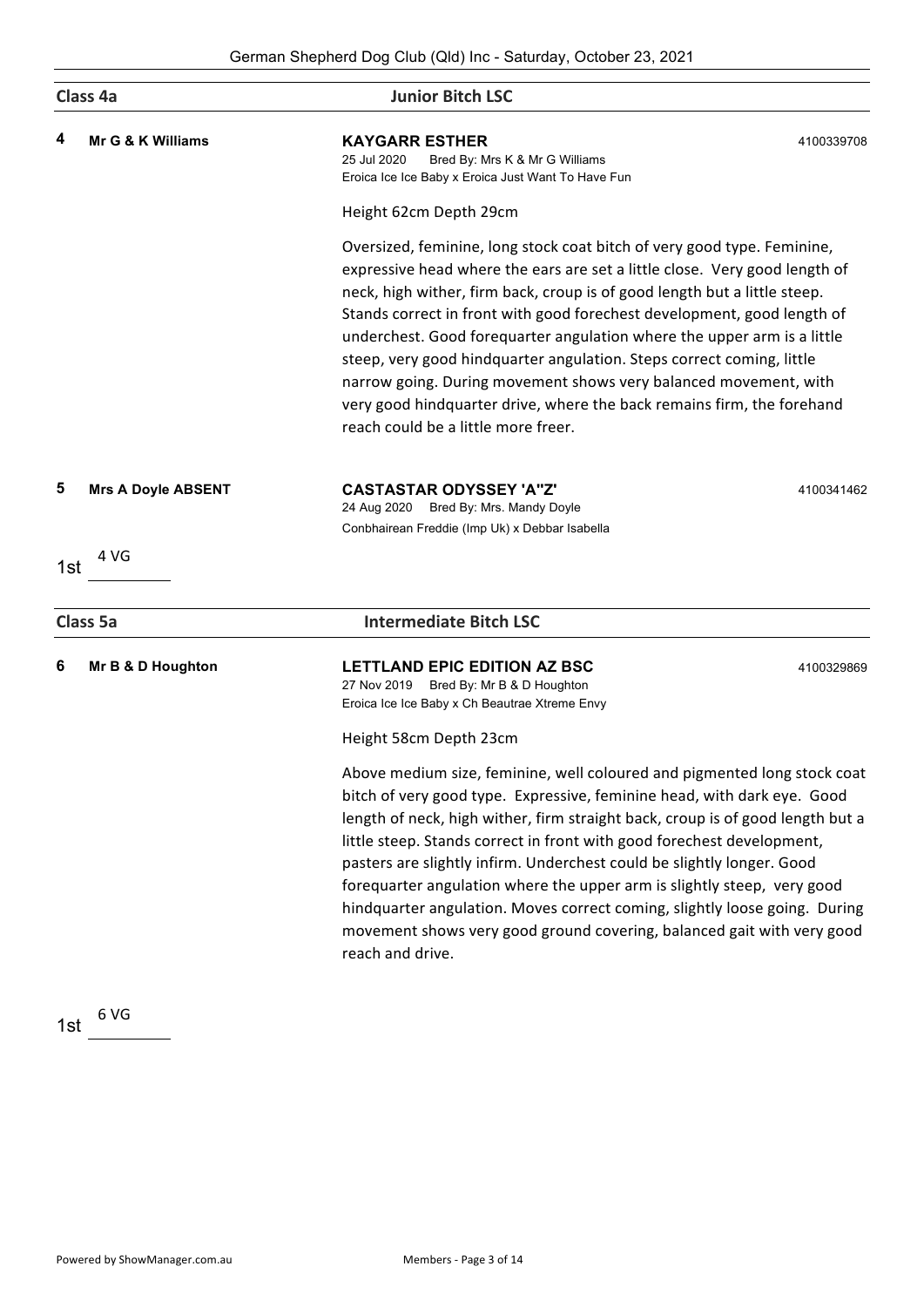|     | Class 11a                                           | <b>Open Bitch LSC</b>                                                                                                                                                                                                                                                                                                                                                                                                                                                                                                                                                                                                                                                 |            |
|-----|-----------------------------------------------------|-----------------------------------------------------------------------------------------------------------------------------------------------------------------------------------------------------------------------------------------------------------------------------------------------------------------------------------------------------------------------------------------------------------------------------------------------------------------------------------------------------------------------------------------------------------------------------------------------------------------------------------------------------------------------|------------|
| 7   | <b>Mrs K Williams &amp; Mrs C Leonard</b>           | <b>EROICA JUST WANT TO HAVE FUN AI AZ BSC</b><br>03 May 2018 Bred By: Mrs C A E Leonard<br>Willas Vom Aurelisbrandt x Ch Vladimir Glam I Am                                                                                                                                                                                                                                                                                                                                                                                                                                                                                                                           | 5100106045 |
|     |                                                     | Height 61.5cm Depth 29cm                                                                                                                                                                                                                                                                                                                                                                                                                                                                                                                                                                                                                                              |            |
|     |                                                     | Oversized, strong, substantial, feminine long stock coat bitch of very good<br>type. Very good head and expression with good eye colour. Very good<br>length of neck, high wither, firm straight back, Croup is slightly short and<br>steep. Stands correct in front with very good forechest development, the<br>underchest could be slightly longer. Good forequarter angulation, good<br>length of upper arm that could be better angled, very good hindquarter<br>angulation. Steps correct coming and going. During movement shows very<br>good ground covering gait with very good hindquarter drive where the<br>forehand reach could still be slightly freer. |            |
| 1st | 7 EX                                                |                                                                                                                                                                                                                                                                                                                                                                                                                                                                                                                                                                                                                                                                       |            |
|     | <b>Best Bitch</b><br><b>Res</b><br>Class 1a         | <b>Baby Puppy Bitch SC</b>                                                                                                                                                                                                                                                                                                                                                                                                                                                                                                                                                                                                                                            |            |
| 8   | <b>S Ballantyne-Gordon ABSENT</b>                   | <b>ALEZAN QUE SERA SERA</b><br>19 May 2021<br>Bred By: D & K Muir<br>*Dewisri Prince 'A' 'Z' x Kantenna Time Warp 'A' 'Z'                                                                                                                                                                                                                                                                                                                                                                                                                                                                                                                                             | 2100565342 |
| 9   | D & K Muir S & S Ballantyne-Gordon<br><b>ABSENT</b> | <b>ALEZAN QUINELLA</b><br>19 May 2021 Bred By: Ms D Muir & Miss K Muir<br>Dewisri Prince x Kantenna Time Warp                                                                                                                                                                                                                                                                                                                                                                                                                                                                                                                                                         | 2100565343 |
| 10  | Mrs. D O'keefe                                      | <b>DEBBAR QUENTESSA</b><br>09 May 2021 Bred By: Mrs. Debra Okeefe<br>*Chili Della Valcuvia x *Debbar Isabella 'A"Z'                                                                                                                                                                                                                                                                                                                                                                                                                                                                                                                                                   | 4100354396 |
| 11  | Mrs. Bronwyn Hurley & Mr. Stuart<br><b>Hurley</b>   | <b>PANSKYLI ETERNAL FLAME</b><br>12 May 2021 Bred By: Mrs. Bronwyn Hurley<br>Chili Della Valcuvia x Komatzu Burlesque A Z Bscl                                                                                                                                                                                                                                                                                                                                                                                                                                                                                                                                        | 4100354526 |
| 12  | <b>Karen Long</b>                                   | <b>KARALCIN YSENDA RESPLENDENT</b><br>19 Jun 2021<br>Bred By: K Long<br>Xander Vom Grabfeldgau x Karalcin Harley Quinn 'A'z'                                                                                                                                                                                                                                                                                                                                                                                                                                                                                                                                          | 4100358195 |
|     |                                                     |                                                                                                                                                                                                                                                                                                                                                                                                                                                                                                                                                                                                                                                                       |            |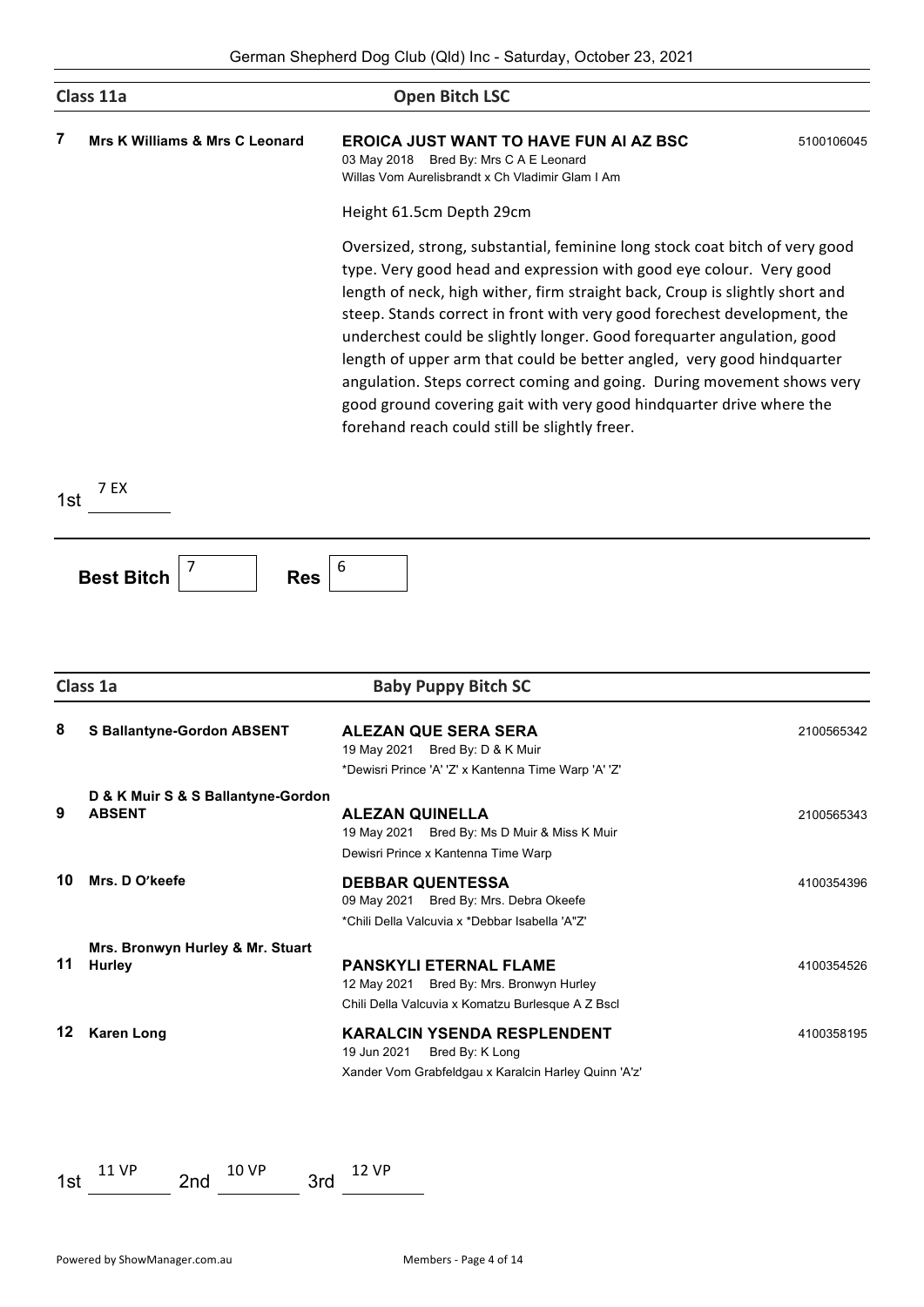|    | Class 2a              | <b>Minor Puppy Bitch SC</b>                                                                                                                                                                                                                                                                                                                                                                                                                                                                                                                                                                                                                                                                                                      |            |  |  |
|----|-----------------------|----------------------------------------------------------------------------------------------------------------------------------------------------------------------------------------------------------------------------------------------------------------------------------------------------------------------------------------------------------------------------------------------------------------------------------------------------------------------------------------------------------------------------------------------------------------------------------------------------------------------------------------------------------------------------------------------------------------------------------|------------|--|--|
| 13 | Mrs. D O'keefe ABSENT | <b>DEBBAR PALOMA</b><br>20 Feb 2021<br>Bred By: Mrs. Debra Okeefe<br>Kaygarr Arko x Debbar Jenny 'A"Z'                                                                                                                                                                                                                                                                                                                                                                                                                                                                                                                                                                                                                           | 4100351819 |  |  |
| 14 | J Philp               | <b>GRANDSPY KISS AND TELL</b><br>13 Mar 2021<br>Bred By: Jocelyn Philp<br>Dewisri Prince x Grandspy Evil Intentions                                                                                                                                                                                                                                                                                                                                                                                                                                                                                                                                                                                                              | 4100352592 |  |  |
|    |                       | Above medium size, just medium strong, feminine bitch of very good type.<br>Good head where the ears should be firmer, very good length of neck, high<br>wither, firm straight back, croup is of good lay but should be longer. Stands<br>correct in front with good forechest development, underchest could be<br>slightly longer. Good forequarter angulation where the upper arm could be<br>slightly longer and better angled, very good hindquarter angulation. Steps<br>correct coming and going. During movement, shows a good ground<br>covering gait with good hindquarter drive and forehand reach, ears should<br>remain a little firmer and would like to see her present herself a little more<br>enthusiastically. |            |  |  |
| 15 | Mr. K and S Maresh    | <b>INEFFABLE DANGEROUS DREAMS</b><br>12 Apr 2021<br>Bred By: Mr. K and S Maresh<br>Pirlo Von Arminius x *Ch. Rhosyn New Plaything A Z Bscl.1                                                                                                                                                                                                                                                                                                                                                                                                                                                                                                                                                                                     | 4100352993 |  |  |
|    |                       | Medium sized, just medium strong, feminine, very well coloured and<br>pigmented bitch of very good type. Strong, feminine head with good eye<br>colour, good length of neck, high wither, straight firm back, croup is of<br>good lay but could be a little longer. Stands correct in front with good<br>forechest development, good length of underchest. Good forequarter<br>angulation where the upper arm is slightly short and steep, very good<br>hindquarter angulation. Steps correct coming, slightly narrow going. During<br>movement shows good ground covering gait where both the reach and<br>drive could be a little more expansive.                                                                              |            |  |  |
| 16 | Mr. K and S Maresh    | <b>INEFFABLE CIA</b><br>Bred By: Mr. K and S Maresh<br>12 Apr 2021<br>Xander Vom Grabfeldgau x *Ch. Rhosyn Twysted Secret A Z                                                                                                                                                                                                                                                                                                                                                                                                                                                                                                                                                                                                    | 4100353086 |  |  |
|    |                       | Above medium size, just medium strong, feminine, well pigmented bitch of<br>very good type. Feminine expressive head, eye could be slightly darker,<br>good length of neck, high wither, firm straight back, Croup is of good length<br>but a little steep. Stands correct in front with good forechest development,<br>good length of underchest. Good forequagrter angulation where the upper<br>arm is slightly steep, very good hindquarter angulation. Steps correct<br>coming, little wide going. During movement shows very good ground<br>covering gait with very good reach and drive and where the topline                                                                                                             |            |  |  |

remains firm.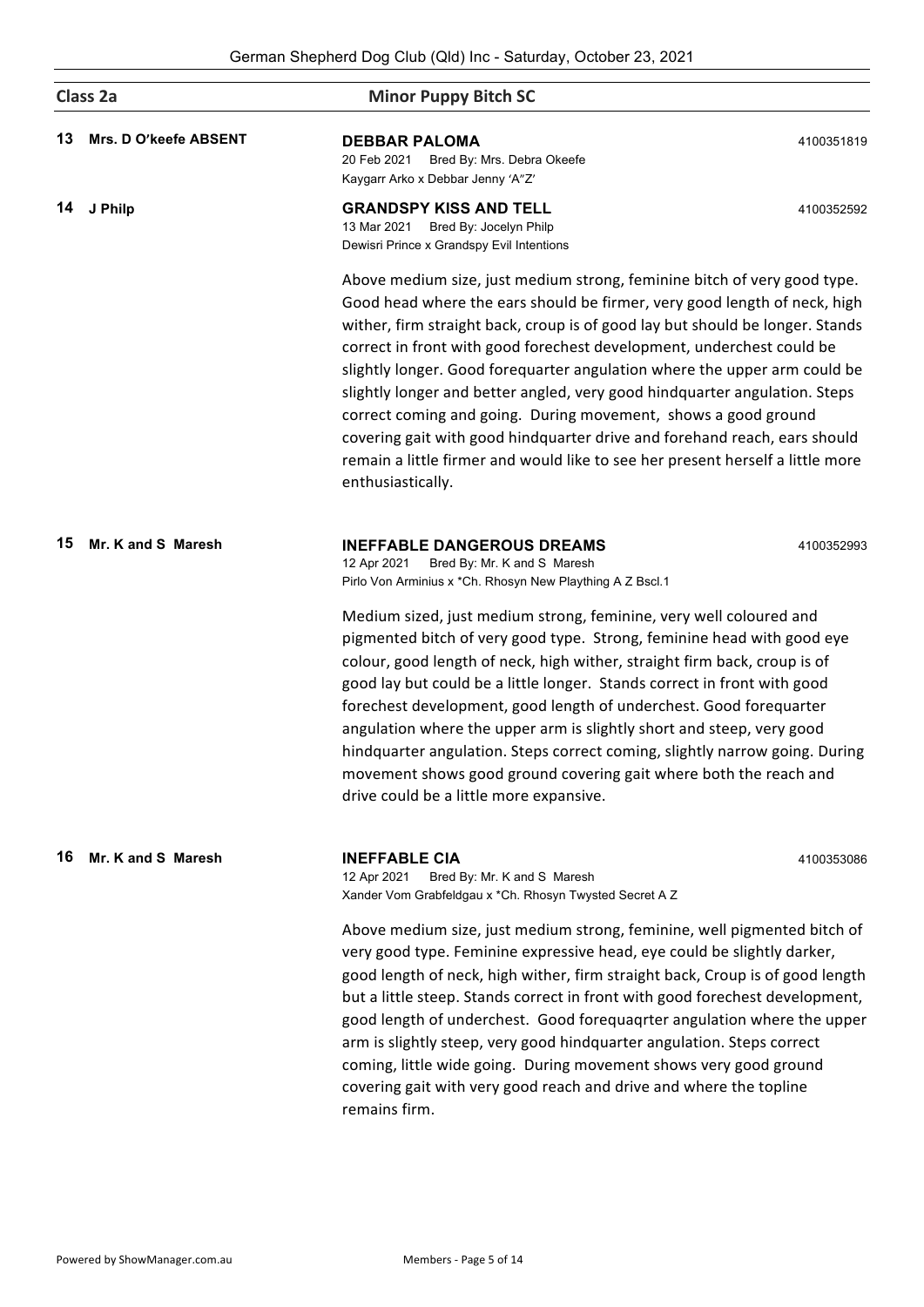| 17  | K Long |     |       |     | <b>KARALCIN QUIRINDI</b> |     |                                                                        |                                                                                                                                                                                                                                                                                                                                                                                                                                                                                                                                                                                                                          | 4100353388 |
|-----|--------|-----|-------|-----|--------------------------|-----|------------------------------------------------------------------------|--------------------------------------------------------------------------------------------------------------------------------------------------------------------------------------------------------------------------------------------------------------------------------------------------------------------------------------------------------------------------------------------------------------------------------------------------------------------------------------------------------------------------------------------------------------------------------------------------------------------------|------------|
|     |        |     |       |     | 06 Apr 2021              |     | Bred By: K Long<br>Conbhairean Karlos (Imp Uk) x Karalcin Katana 'A"z' |                                                                                                                                                                                                                                                                                                                                                                                                                                                                                                                                                                                                                          |            |
|     |        |     |       |     |                          |     |                                                                        | Medium sized, medium strong, feminine, well coloured and pigmented<br>bitch of very good type. Feminine, expressive head, good eye colour. Good<br>length of neck, high wither, firm straight back, croup is of good lay but<br>should be longer. Stands correct in front with good forechest development,<br>good length of underchest. Good forequarter angulation where the upper<br>arm is a little steep, ery good hindquarter angulation. Steps correct coming<br>and going. During movement shows very good ground covering gait with<br>very good reach and drive where both ears should remain a little firmer. |            |
| 1st | 16 VP  | 2nd | 15 VP | 3rd | 17 VP                    | 4th | 14 VP                                                                  |                                                                                                                                                                                                                                                                                                                                                                                                                                                                                                                                                                                                                          |            |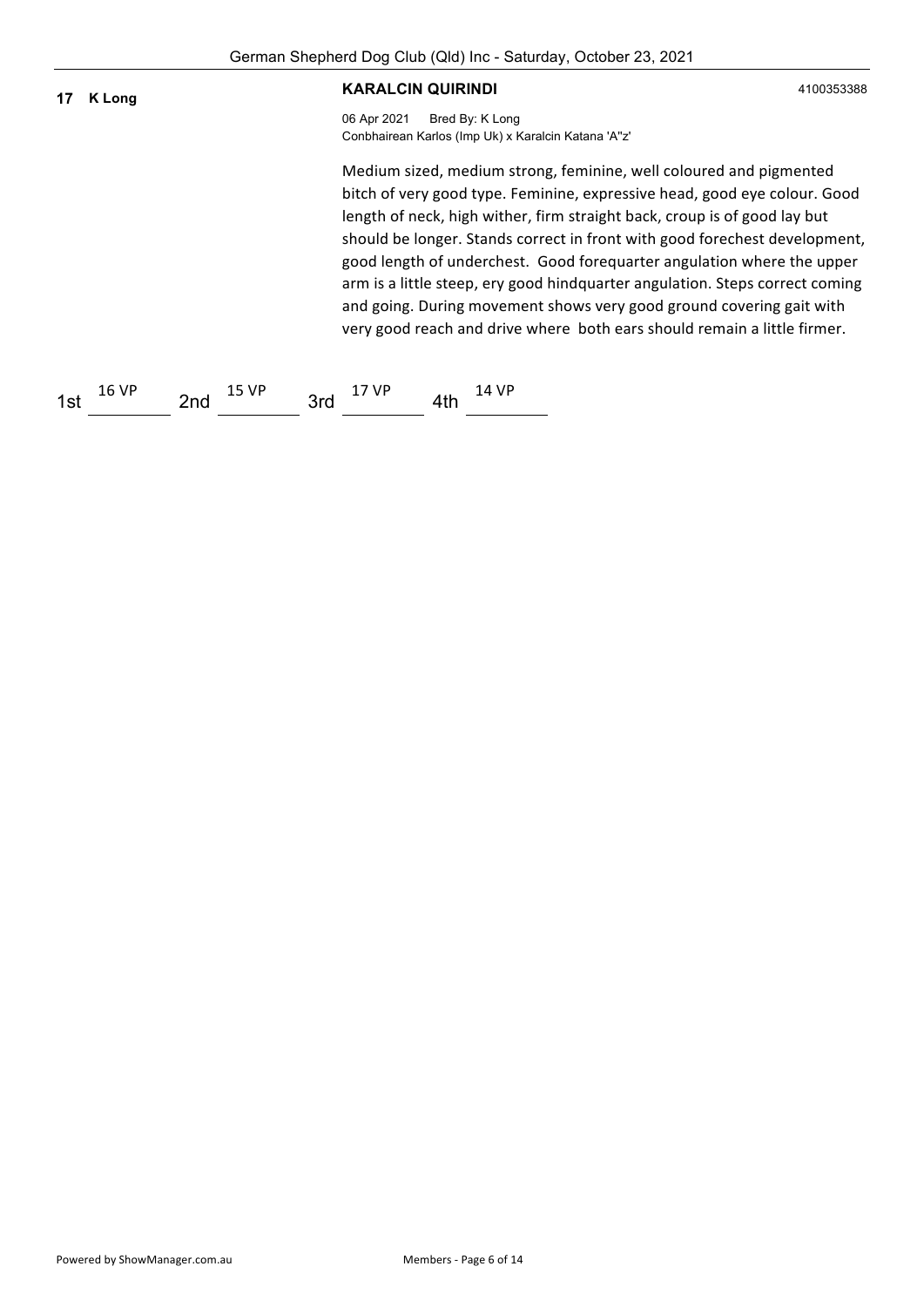|    | Class 3a           | <b>Puppy Bitch SC</b>                                                                                                                                                                                                                                                                                                                                                                                                                                                                                                                                                                                                                               |  |  |  |
|----|--------------------|-----------------------------------------------------------------------------------------------------------------------------------------------------------------------------------------------------------------------------------------------------------------------------------------------------------------------------------------------------------------------------------------------------------------------------------------------------------------------------------------------------------------------------------------------------------------------------------------------------------------------------------------------------|--|--|--|
| 18 | Mrs. D O'keefe     | <b>DEBBAR OPHELIA</b><br>4100345411<br>Bred By: Mrs. D O'keefe<br>15 Nov 2020<br>Xander Vom Grabfeldgau (Imp Deu) x Aust Ch.Debbar Hermione 'A"Z'                                                                                                                                                                                                                                                                                                                                                                                                                                                                                                   |  |  |  |
|    |                    | Above medium size, medium strong, feminine expressive bitch of very good type.<br>Very good feminine head with good eye colour. Good length of neck, level wither,<br>slight rise across the topline, croup is of good length but a little steep. Stands<br>slightly narrow in front with good forechest development, underchest is slightly<br>short. Good forequarter angulation where the upper arm is a little steep, very good<br>hindquarter angulation. Steps correct coming, little wide going. During movement<br>shows good ground covering gait with very good hindquarter drive and where the<br>forehand reach could be slightly freer |  |  |  |
| 19 | <b>Mrs A Doyle</b> | <b>CASTASTAR PANDORA</b><br>4100347474<br>15 Dec 2020 Bred By: Mrs. Mandy Doyle<br>Chili Della Valcuvia (Imp Ity) x Castastar Incantation 'A"z' Bsc                                                                                                                                                                                                                                                                                                                                                                                                                                                                                                 |  |  |  |
|    |                    | Above medium size, medium strong, feminine expressive bitch of very good type.<br>Very good feminine head with good eye colour. Good length of neck, level wither,<br>slight rise across the topline, croup is of good length but a little steep. Stands<br>slightly narrow in front with good forechest development, underchest is slightly<br>short. Good forequarter angulation where the upper arm is a little steep, very good<br>hindquarter angulation. Steps correct coming, little wide going. During movement<br>shows good ground covering gait with very good hindquarter drive and where the<br>forehand reach could be slightly freer |  |  |  |
| 20 | <b>Mr F Flower</b> | <b>GEWALT SWEDISH INFLUENCE</b><br>5100121714<br>13 Nov 2020 Bred By: Gewalt Kennels<br>Gewalt Tennessee Drummer x Olexius Vera (Imp Swe)                                                                                                                                                                                                                                                                                                                                                                                                                                                                                                           |  |  |  |
|    |                    | Large, medium strong, feminine, well proportioned bitch of very good type.<br>Feminine head, eye could be darker. Very good length of neck, high wither,<br>firm straight back, croup is of good length and lay. Stands correct in front<br>with good forechest development, the underchest could be just a little<br>longer. Good forequarter angulation where the upper arm is slightly short<br>and steep, very good hindquarter angulation. Steps correct coming and<br>going. During movement shows very good balanced movement but I would<br>like her at times to show herself with a little more exuberance.                                |  |  |  |

1st  $\frac{20 \text{ VP}}{201}$  2nd  $\frac{18 \text{ VP}}{201}$  3rd  $\frac{19 \text{ VP}}{201}$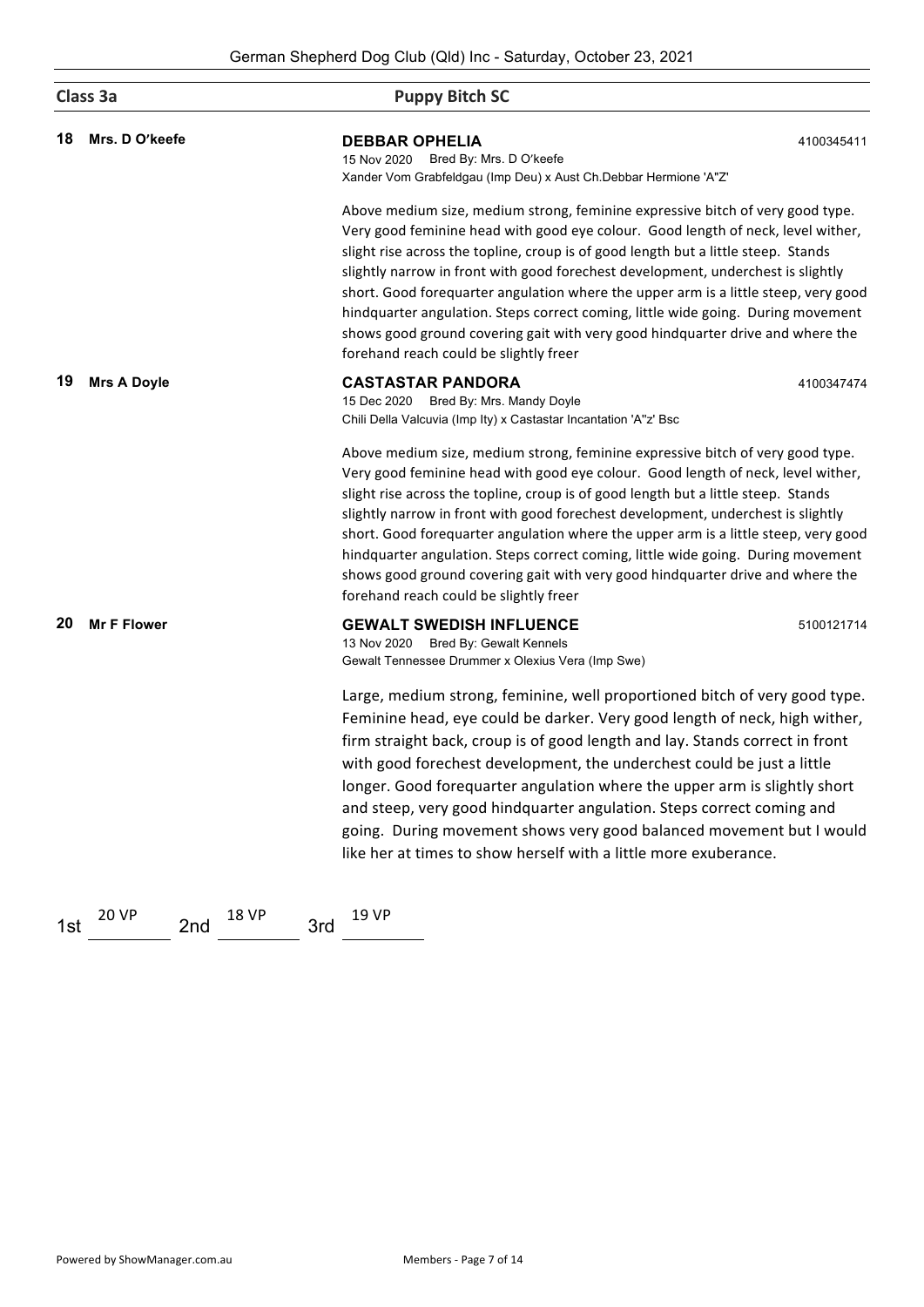|    | Class 4a                  | <b>Junior Bitch SC</b>                                                                                                                                                                                                                                                                                                                                                                                                                                                                                                                                                                                                      |            |  |  |
|----|---------------------------|-----------------------------------------------------------------------------------------------------------------------------------------------------------------------------------------------------------------------------------------------------------------------------------------------------------------------------------------------------------------------------------------------------------------------------------------------------------------------------------------------------------------------------------------------------------------------------------------------------------------------------|------------|--|--|
| 21 | <b>Jo Cathie</b>          | <b>CINDERHOF ROMAA</b><br>05 Oct 2020<br>Bred By: Miss J Cathie<br>Chili Della Valcuvia x Vanland Ava                                                                                                                                                                                                                                                                                                                                                                                                                                                                                                                       | 2100549974 |  |  |
|    |                           | Height 59cm Depth 27cm                                                                                                                                                                                                                                                                                                                                                                                                                                                                                                                                                                                                      |            |  |  |
|    |                           | Large, medium strong, femine, expressive slightly compact bitch of very<br>good type, shown in slightly heavy condition. Very good head and<br>expression with good eye colour. Good length of neck, high wither, firm<br>back, croup is a little short and steep. Stands correct in front with very<br>good forechest development, underchest could be slightly longer. Good<br>forequarter angulation where the upper arm is slightly steep, very good<br>hindquarter angulation. Steps correct coming, a little narrow going. During<br>movement shows very good ground covering gait with very good reach and<br>drive. |            |  |  |
| 22 | <b>Miss A ward ABSENT</b> | <b>ALMARJO ANOTHER SHOCK</b><br>14 Jun 2020<br>Bred By: Mr M Yardley<br>Jaci'S Style Einstein (Imp Deu) x Amberg Effie                                                                                                                                                                                                                                                                                                                                                                                                                                                                                                      | 4100337683 |  |  |
| 23 | Mrs. D O'keefe            | <b>CASTASTAR OLEANDER A Z</b><br>24 Aug 2020 Bred By: M Doyle<br>Uk Ch. Conbhairean Freddie (Imp Uk) Ipo2 x Debbar Isabella                                                                                                                                                                                                                                                                                                                                                                                                                                                                                                 | 4100341469 |  |  |
|    |                           | Height 59cm Depth 26cm<br>Large, medium strong, feminine, expressive bitch of very good type. Strong<br>feminine head, medium eye colour, very good length of neck, high wither,<br>firm straight back, croup is of good length but a little steep. Stands correct<br>in front with very good forechest development, underchest could just be a<br>little longer. Good forequarter angulation where the upper arm is slightly<br>steep. very good hindquarter angulation. Steps correct coming and going.<br>During movement, shows very good ground covering gait with very good<br>reach and drive.                       |            |  |  |

1st  $\frac{23\text{ VG}}{201}$  2nd  $\frac{21\text{ VG}}{201}$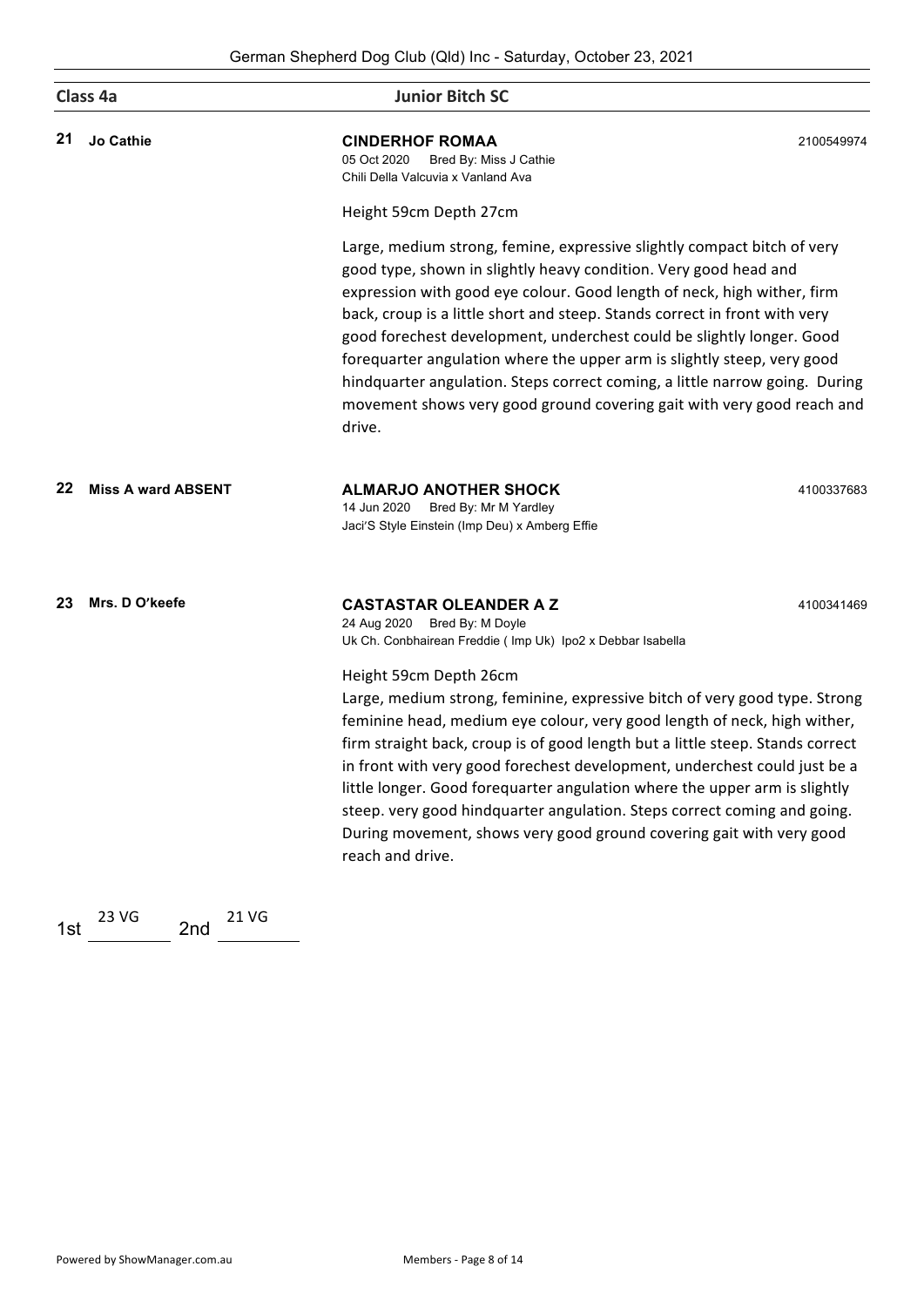|    | Class 11a           | <b>Open Bitch SC</b>                                                                                                                                                                                                                                                                                                                                                                                                                                                                                                                                                                                                                                                                                                 |            |  |  |
|----|---------------------|----------------------------------------------------------------------------------------------------------------------------------------------------------------------------------------------------------------------------------------------------------------------------------------------------------------------------------------------------------------------------------------------------------------------------------------------------------------------------------------------------------------------------------------------------------------------------------------------------------------------------------------------------------------------------------------------------------------------|------------|--|--|
| 24 | <b>Mr M Yardley</b> | <b>AMBERG EFFIE A'Z' BSC</b><br>24 Apr 2018<br>Bred By: Mrs L Baker<br>Djambo Vom Fichtenschlag (Imp Deu) x Amberg Yuli                                                                                                                                                                                                                                                                                                                                                                                                                                                                                                                                                                                              | 2100496627 |  |  |
|    |                     | Height 61cm Depth 30cm                                                                                                                                                                                                                                                                                                                                                                                                                                                                                                                                                                                                                                                                                               |            |  |  |
|    |                     | Very large, just medium strong, feminine expressive bitch of very good type<br>that should not become any deeper. Feminine head, good eye colour. Good<br>length of neck, level wither, firm back, croiup is of good lay but could be a<br>little longer. Stands correct in front with good forechest development,<br>underchest could be slightly longer. Good forequarter angulation where<br>the upper arm is of good length but slightly steep and could be better<br>angled, very good hindquarter angulation. Steps correct coming slightly<br>wide going. During movement, shows very good ground covering gait with<br>very good hindquarter drive where the forehand reach could just be a little<br>freer. |            |  |  |
| 25 | Mrs. D O'keefe      | *DEBBAR ISABELLA 'A"Z'<br>02 Nov 2017 Bred By: Mrs. D Okeefe<br>Ch. Castastar Eragon x Debbar Dj Vu                                                                                                                                                                                                                                                                                                                                                                                                                                                                                                                                                                                                                  | 4100298742 |  |  |
|    |                     | Height 59cm Depth 28cm                                                                                                                                                                                                                                                                                                                                                                                                                                                                                                                                                                                                                                                                                               |            |  |  |
|    |                     | Large, strong substantial bitch, slightly paling pigment, of very good type<br>that must not become any deeper. Strong feminine head, eye could be<br>slightly darker. Very good length of neck, high wither, firm straight back,<br>croup is of good length but slightly steep. Stands correct in front with very<br>good forechest development, good length of underchest. Good forequarter<br>where the upper arm is of good length but slightly steep, very good<br>hindquarter angulation. Steps correct coming and going. During<br>movement shows very good ground covering gait with very good reach and<br>drive where the back remains firm.                                                               |            |  |  |
| 26 | Mrs J Hogan-Smith   | * CASTASTAR INCANTATION 'A"Z"<br>03 Feb 2018<br>Bred By: Mrs A Doyle<br>Uk Ch Conbhairean Freddie (Imp Uk) Ipo2 x Ch Castastar Evita Et. Hit 'A"z'                                                                                                                                                                                                                                                                                                                                                                                                                                                                                                                                                                   | 4100302253 |  |  |
|    |                     | Height 59cm Depth 27cm                                                                                                                                                                                                                                                                                                                                                                                                                                                                                                                                                                                                                                                                                               |            |  |  |
|    |                     | Large, medium strong, feminine bitch of very good type. Strong, feminine<br>head with good eye colour. Good length of neck, level wither, slight peak<br>across the topline, croup is of good length but slightly steep. Stands correct<br>in front with very good forechest development, good length of underchest.<br>Good forequarter angulation where the upper arm is of good length but<br>slightly steep, very good hindquarter angulation. Steps correct coming<br>slightly wide going. During movement shows very good ground covering<br>gait with very good reach and drive.                                                                                                                              |            |  |  |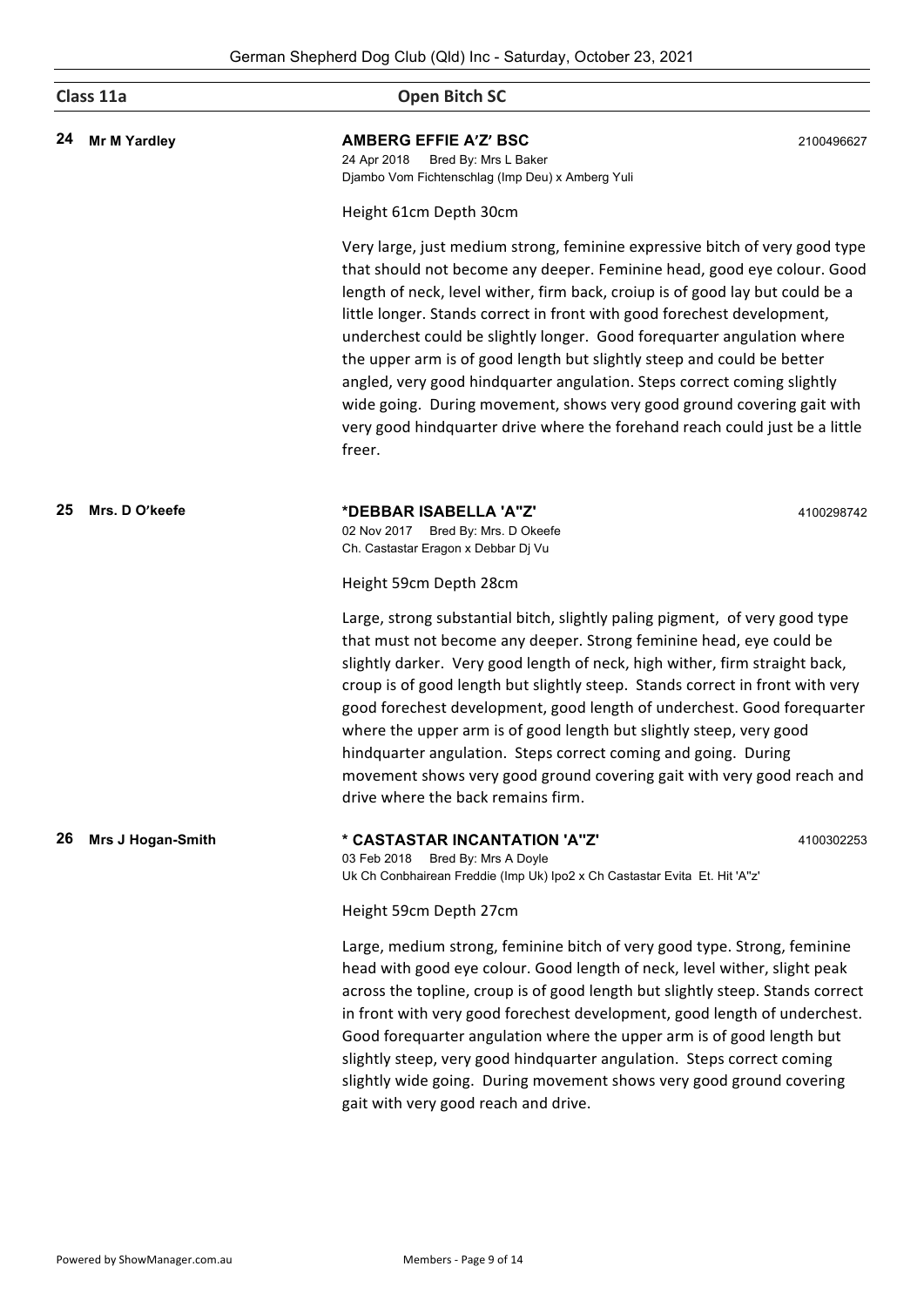| 27      | Jacqueline Redmond                       | <b>KOMATZU BACK IN BARACK</b><br>Bred By: Mrs. Jackie Redmond<br>02 Jan 2019<br>Bossface Barack x Ambala Playboy Bunny                                                                                                                                                                                                                                                                                                                                                                                                                                                                                                                            | 4100315537 |
|---------|------------------------------------------|---------------------------------------------------------------------------------------------------------------------------------------------------------------------------------------------------------------------------------------------------------------------------------------------------------------------------------------------------------------------------------------------------------------------------------------------------------------------------------------------------------------------------------------------------------------------------------------------------------------------------------------------------|------------|
|         |                                          | Height 55cm Depth 25cm                                                                                                                                                                                                                                                                                                                                                                                                                                                                                                                                                                                                                            |            |
|         |                                          | Small, medium strong, feminine, expressive bitch with slightly stretched<br>body proportions, slightly paling pigment, very good type. Feminine head<br>with good eye colour. Very good length of neck, high wither, firm straight<br>back, croup is of good lay but a little short. Stands correct in front with<br>good forechest development, underchest should be slightly longer. Good<br>forequarter angulation where the upper arm should be longer and better<br>angled, very good hindquarter angulation. Steps correct coming, slightly<br>narrow going. During movement, shows good ground covering gait with<br>good reach and drive. |            |
| 28      | S & B Hurley                             | <b>KOMATZU BURLESQUE A Z BSCL</b><br>02 Jan 2019<br>Bred By: Komatzu Kennels<br>Bossface Barack x Ambala Playboy Bunny                                                                                                                                                                                                                                                                                                                                                                                                                                                                                                                            | 4100315538 |
|         |                                          | Height 59cm Depth 28cm                                                                                                                                                                                                                                                                                                                                                                                                                                                                                                                                                                                                                            |            |
|         |                                          | Large, strong, substantial, feminine, well proportioned bitch of very good<br>type. Feminine head with slightly paling masking, good eye colour. Good<br>length of neck, hight wither, straight back, croup is of good length but<br>slightly steep. Stands correct in front with very good forechest<br>development, good length of underchest. Good forequarter angulation<br>where the upper arm could be slightly longer and better angled, very good<br>hindquarter                                                                                                                                                                          |            |
| 1st     | 25 EX<br>26 EX<br>3rd<br>2nd             | 24 EX<br>28 EX<br>27 EX<br>4th<br>5th                                                                                                                                                                                                                                                                                                                                                                                                                                                                                                                                                                                                             |            |
|         | 25<br><b>Best Bitch</b><br><b>Res</b>    | 26                                                                                                                                                                                                                                                                                                                                                                                                                                                                                                                                                                                                                                                |            |
| Class 1 |                                          | <b>Baby Puppy Dog LSC</b>                                                                                                                                                                                                                                                                                                                                                                                                                                                                                                                                                                                                                         |            |
| 29      | Mrs. D O'keefe                           | <b>DEBBAR QUACKER</b><br>09 May 2021 Bred By: Mrs. D Okeefe<br>*Chili Della Valcuvia x *Debbar Isabella 'A"Z'                                                                                                                                                                                                                                                                                                                                                                                                                                                                                                                                     | 4100354394 |
| 30      | <b>Mrs K Williams &amp; Ms K Leonard</b> | <b>EROICA TANGO</b><br>30 Jun 2021<br>Bred By: Mrs C Leonard<br>Wunderstern Elmezzi x Eroica Humphrey                                                                                                                                                                                                                                                                                                                                                                                                                                                                                                                                             | 5100126124 |
| 31      | <b>WOLFGANG &amp; TRACEY REHBERG</b>     | <b>DAMONTE STEALIN TIME</b><br>20 Jul 2021<br>Bred By: VIVIEN DRUMMOND<br>Kuirau Orlando x Khayem Odette                                                                                                                                                                                                                                                                                                                                                                                                                                                                                                                                          | 5100126633 |
| 1st     | <b>29 VP</b><br>30 VP<br>2nd<br>3rd      | 31 VP                                                                                                                                                                                                                                                                                                                                                                                                                                                                                                                                                                                                                                             |            |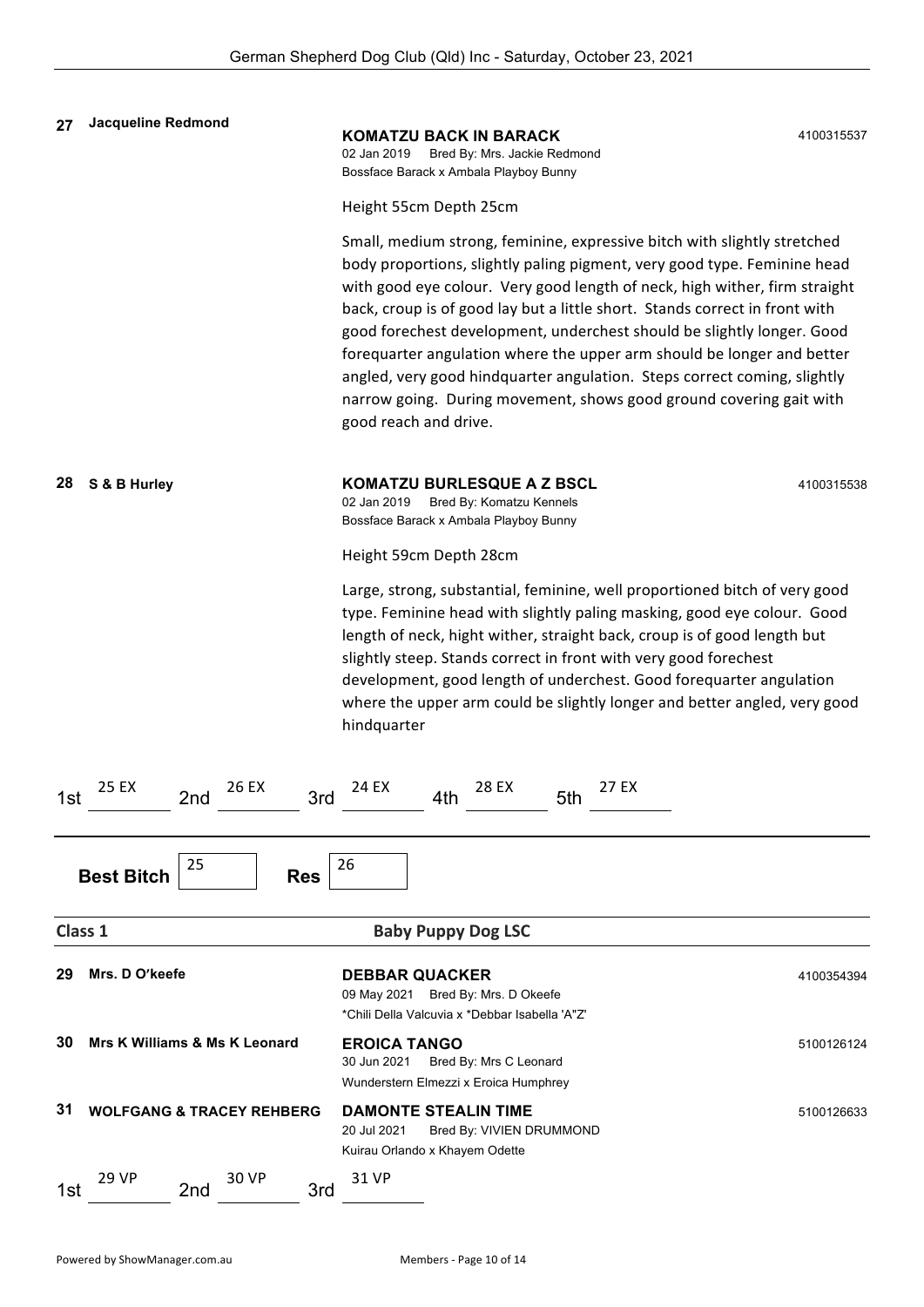|     | Class <sub>5</sub>                        | <b>Intermediate Dog LSC</b>                                                                                                                                                                                                                                                                                                                                                                                                                                                                                                                                                                                                                                                                                                         |            |
|-----|-------------------------------------------|-------------------------------------------------------------------------------------------------------------------------------------------------------------------------------------------------------------------------------------------------------------------------------------------------------------------------------------------------------------------------------------------------------------------------------------------------------------------------------------------------------------------------------------------------------------------------------------------------------------------------------------------------------------------------------------------------------------------------------------|------------|
| 32  | Mr B & D Houghton                         | LETTLAND FLINT (AI) AZ BSC<br>02 Feb 2020<br>Bred By: Mr B & D Houghton<br>Wunderstern Elmezzi x Lettland Althea Bright Sky                                                                                                                                                                                                                                                                                                                                                                                                                                                                                                                                                                                                         | 4100333569 |
|     |                                           | Height 66cm, Depth 27cm                                                                                                                                                                                                                                                                                                                                                                                                                                                                                                                                                                                                                                                                                                             |            |
|     |                                           | Oversize, solid black, strong, substantial male of very good type. Very good<br>head with correct ear set, strong upper and lower jaw, very good length of<br>neck, very good topline, croup is of very good length and lay. Stands<br>correct in front with good forechest development, underchest could be<br>slightly longer. Good forequarter angulation where the upper arm could be<br>slightly better angled, very good hindquarter angulation. Steps correct<br>coming, slightly narrow going. During movement shows very harmoneous<br>movement with very good hindquarter drive and forehand reach.                                                                                                                       |            |
| 1st | 32 VG                                     |                                                                                                                                                                                                                                                                                                                                                                                                                                                                                                                                                                                                                                                                                                                                     |            |
|     | Class 11                                  | <b>Open Dog LSC</b>                                                                                                                                                                                                                                                                                                                                                                                                                                                                                                                                                                                                                                                                                                                 |            |
| 33  | <b>Mrs K Williams &amp; Mrs C Leonard</b> | <b>EROICA ICE ICE BABY AZ BSC</b><br>28 Oct 2017<br>Bred By: Mrs C Leonard<br>Grisu Vom Frankengold Ipo 2 x Ch. Eroica Coco Chanel                                                                                                                                                                                                                                                                                                                                                                                                                                                                                                                                                                                                  | 5100102740 |
|     |                                           | Height 64cm Depth 28cm                                                                                                                                                                                                                                                                                                                                                                                                                                                                                                                                                                                                                                                                                                              |            |
|     |                                           | Large, strong, substantial well coloured and pigmented male, of very good<br>type. Strong and expressive head with very dark masking, good ear set, eye<br>could be slightly darker. Very good length of neck carried slightly erect at<br>times, high wither, straight firm back, croup is of good length and lay.<br>Stands correct in front with very good forechest development, underchest<br>could be slightly longer. Good forequarter angulation where the upper arm<br>could be slightly longer, very good hindquarter angulation. Steps correct<br>coming slightly narrow going. During movement shows good ground<br>covering gait with very good hindquarter drive where the forehand reach<br>could be slightly freer. |            |
|     |                                           |                                                                                                                                                                                                                                                                                                                                                                                                                                                                                                                                                                                                                                                                                                                                     |            |
| 1st | 33 EX                                     |                                                                                                                                                                                                                                                                                                                                                                                                                                                                                                                                                                                                                                                                                                                                     |            |

**Best Dog**  $\begin{array}{|c|c|} \hline 32 & \text{Res} & \overline{33} \\ \hline \end{array}$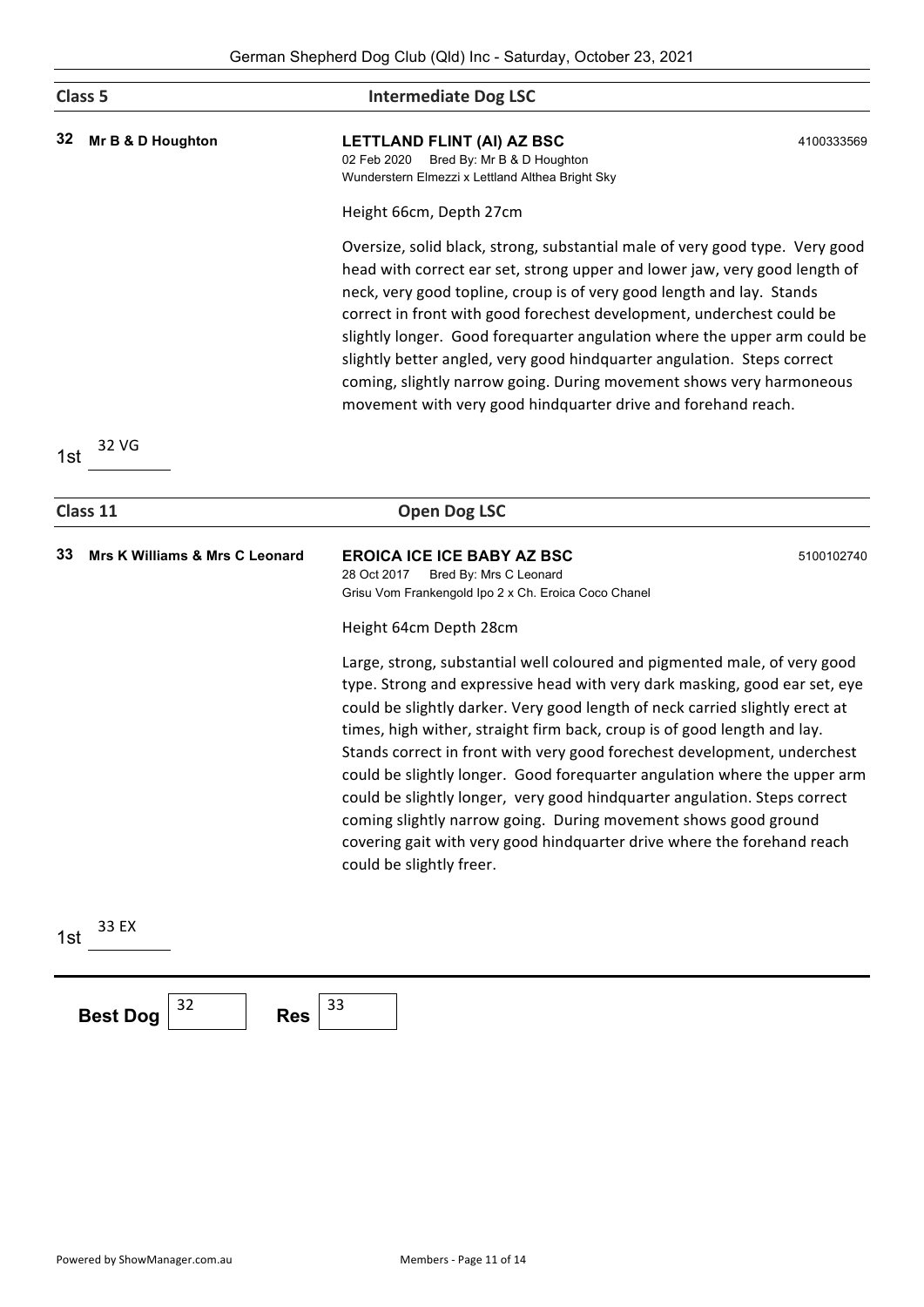|     |                                                        | German Shepherd Dog Club (Qid) inc - Saturday, October 25, 2021                                                                                                                                                                                                                                                                                                                                                                                                                                                                                                                                                                                                                                                                                                                                                                    |            |
|-----|--------------------------------------------------------|------------------------------------------------------------------------------------------------------------------------------------------------------------------------------------------------------------------------------------------------------------------------------------------------------------------------------------------------------------------------------------------------------------------------------------------------------------------------------------------------------------------------------------------------------------------------------------------------------------------------------------------------------------------------------------------------------------------------------------------------------------------------------------------------------------------------------------|------------|
|     | Class 1                                                | <b>Baby Puppy Dog SC</b>                                                                                                                                                                                                                                                                                                                                                                                                                                                                                                                                                                                                                                                                                                                                                                                                           |            |
| 34  | Mrs. D O'keefe                                         | <b>DEBBAR QUALL</b><br>09 May 2021 Bred By: Mrs. Debra Okeefe<br>*Chili Della Valcuvia x *Debbar Isabella 'A"Z'                                                                                                                                                                                                                                                                                                                                                                                                                                                                                                                                                                                                                                                                                                                    | 4100354391 |
| 35  | <b>Jacqueline Redmond</b>                              | <b>KOMATZU FUNKY MERLIN</b><br>Bred By: Jacqueline Redmond<br>27 Apr 2021<br>Macho Vom Lamorak Imp Due x Komatzu Back In Barack                                                                                                                                                                                                                                                                                                                                                                                                                                                                                                                                                                                                                                                                                                    | 4100355693 |
| 36  | Rod J Vernon                                           | <b>ABELARA GOLD GURU</b><br>26 May 2021 Bred By: R J Vernon<br>Freestein Black Peppa x Abelara Ambitious Huss                                                                                                                                                                                                                                                                                                                                                                                                                                                                                                                                                                                                                                                                                                                      | 4100356792 |
| 37  | <b>Rod J Vernon</b>                                    | <b>ABELERA GENES INTEREST</b><br>26 May 2021 Bred By: Rod J Vernon<br>Freestien Black Pepa x Abelera Ambitious Huss                                                                                                                                                                                                                                                                                                                                                                                                                                                                                                                                                                                                                                                                                                                | 4100356793 |
| 1st | 35 VP<br>34 VP<br>3rd<br>2nd                           | 37 VP<br>36 VP<br>4th                                                                                                                                                                                                                                                                                                                                                                                                                                                                                                                                                                                                                                                                                                                                                                                                              |            |
|     | Class <sub>2</sub>                                     | <b>Minor Puppy Dog SC</b>                                                                                                                                                                                                                                                                                                                                                                                                                                                                                                                                                                                                                                                                                                                                                                                                          |            |
| 38  | <b>K</b> Long                                          | <b>KARALCIN WALLABADAH</b><br>06 Apr 2021<br>Bred By: K Long<br>Conbhairean Karlos (Imp Uk) x Karalcin Katana 'A"z'<br>Above medium size, medium strong male of very good type. Good head<br>and expression, slightly large ears, the eye could be darker. Very good<br>length of neck, high wither, firm straight back, croup is of good lay but<br>slightly short. Stands correct in front with very good forechest<br>development, underchest could be slightly longer. Good forequarter<br>angulation where the upper arm could be longer and better angled, very<br>good hindquarter angulation. Steps correct coming, wide going. During<br>movement shows good ground covering gait with good hindquarter drive<br>where the forehand reach could be slightly feer and where the ears should<br>be carried a little firmer. | 4100353386 |
| 39  | K&R Knuckey, J Cathie & K Zimmerle FREINHAUF PREDAATOR | 21 Feb 2021<br>Bred By: K, R & C Knuckey<br>*Chili Della Valcuvia A Z x *Freinhauf Havoc A Z<br>Above medium size, medium strong, male of very good type and slightly<br>elongated body proportions. Good head and expression where the eye<br>could be a little darker. Very good length of neck, high wither, firm straight<br>back, croup is of good lay but a little short. Stands correct in front with<br>good forechest development, good length of underchest. Good forequarter<br>angulation, good length of upper arm but slightly steep, very good<br>hindquarter angulation. Steps correct coming and going. During movement<br>shows good ground covering gait where both the reach and drive could be<br>a little more effective.                                                                                    | 6100128636 |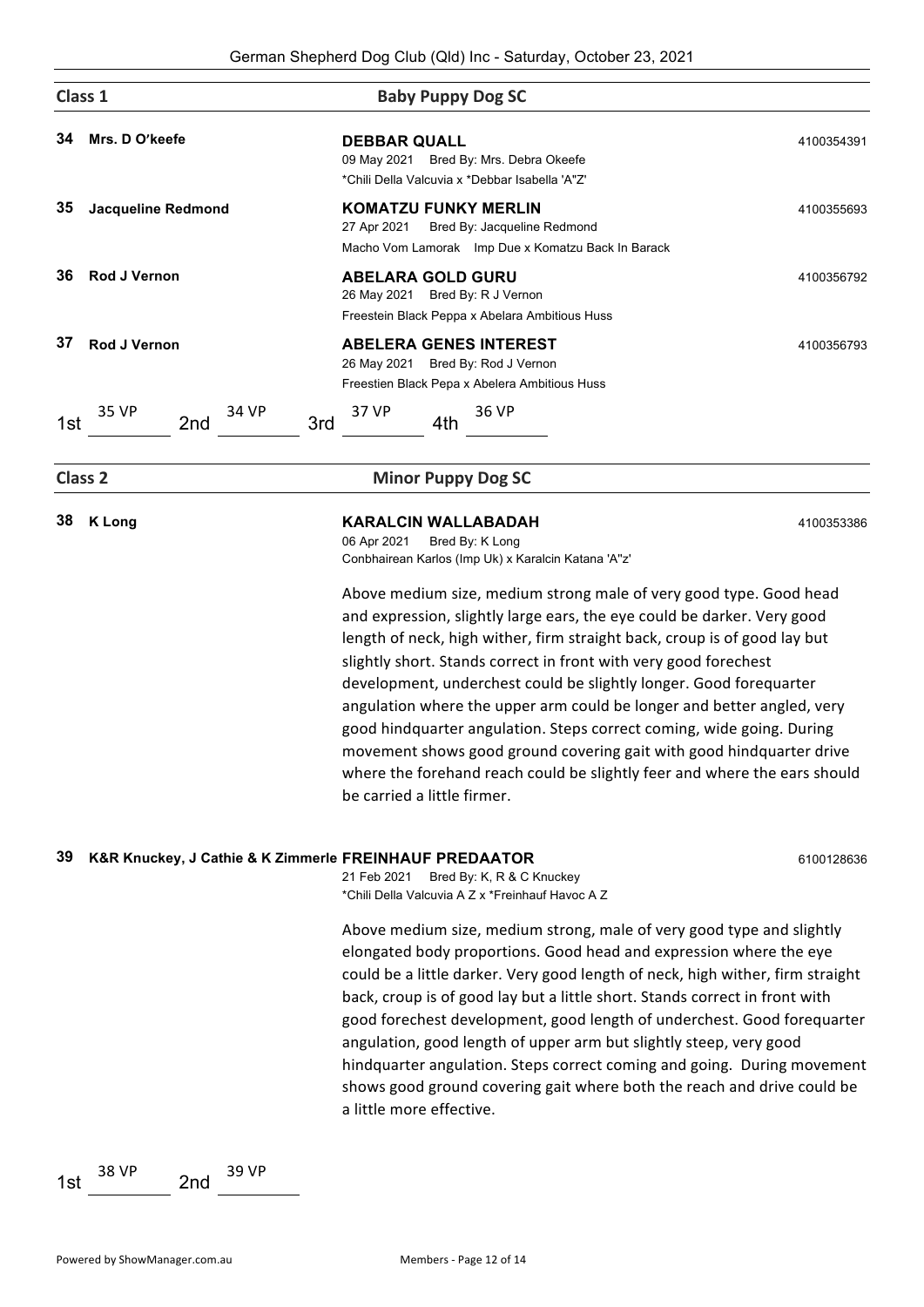|     | Class <sub>5</sub>                        | <b>Intermediate Dog SC</b>                                                                                                                                                                                                                                                                                                                                                                                                                                                                                                                                                                                                                                                    |            |
|-----|-------------------------------------------|-------------------------------------------------------------------------------------------------------------------------------------------------------------------------------------------------------------------------------------------------------------------------------------------------------------------------------------------------------------------------------------------------------------------------------------------------------------------------------------------------------------------------------------------------------------------------------------------------------------------------------------------------------------------------------|------------|
| 40  | <b>Ms D Muir &amp; Miss K Muir ABSENT</b> | <b>ICCARA HARD ROCCO</b><br>11 May 2019 Bred By: Mr C Mailata & Ms S Woollard<br>Schaeferhund Rafael x Iccara Dava                                                                                                                                                                                                                                                                                                                                                                                                                                                                                                                                                            | 6100117476 |
|     | Class 11                                  | <b>Open Dog SC</b>                                                                                                                                                                                                                                                                                                                                                                                                                                                                                                                                                                                                                                                            |            |
| 41  | Judith & Irene Hayton                     | <b>FREESTIEN BLACK PEPPA (AI) BSCL</b><br>14 Sep 2016 Bred By: Pieter Tjerkstra<br>Polo Von Arlett "A" Ed Ipo3 x Freestien Qwacked Pepper Az Bscl                                                                                                                                                                                                                                                                                                                                                                                                                                                                                                                             | 4100279929 |
|     |                                           | Height 64cm Depth29cm                                                                                                                                                                                                                                                                                                                                                                                                                                                                                                                                                                                                                                                         |            |
|     |                                           | Large, strong, substantial male of very good type. Strong masculine head<br>with good eye colour. Good length of neck, level wither, slight rise above<br>the topline, croup is slightly short and steep. Stands correct in front with<br>very good forechest development, good length of underchest. Good<br>forequarter angulation where the upper arm could be slightly better<br>angled, very good hindquarter angulation. Steps correct coming and<br>narrow going. During movement shows good ground covering gait with<br>good reach and drive but needs to present himself with more enthusiasm.                                                                      |            |
| 42  | Kylie Zimmerle ABSENT                     | <b>CASTASTAR GRINGO "A""Z"</b><br>28 Dec 2016 Bred By: Mandy Doyle<br>Toby Von Der Plassenburg x Castastar Alexi                                                                                                                                                                                                                                                                                                                                                                                                                                                                                                                                                              | 4100285015 |
| 43  | F Flower, K & S Maresh                    | <b>INEFFABLE BOILINPOINT AZ BSC</b><br>01 Oct 2019<br>Bred By: Mr. K and S Maresh<br>Calle Vom Westervenn x *Ch. Rhosyn New Plaything A Z Bscl.1                                                                                                                                                                                                                                                                                                                                                                                                                                                                                                                              | 4100327371 |
|     |                                           | Height 65mcm Depth 31cm<br>Large, medium strong male of good type. Good head and expression,<br>medium eye colour. Good length of neck, level wither, peak across the<br>topline, croup is of good length but steep. Stands correct in front with<br>good forechest development, underchest should be longer. Good<br>forequarter angulation where the upper arm is slightly short and steep,<br>good hindquarter angulation with slightly narrow breadth of thigh. Steps<br>correct coming, slightly narrow going. During movement, shows good<br>ground covering gait where the reach and drive should be more effective<br>and the ears should be carried a little firmer. |            |
| 1st | 41 EX<br>43 EX<br>2nd                     |                                                                                                                                                                                                                                                                                                                                                                                                                                                                                                                                                                                                                                                                               |            |
|     | 41<br><b>Best Dog</b><br><b>Res</b>       | 38                                                                                                                                                                                                                                                                                                                                                                                                                                                                                                                                                                                                                                                                            |            |